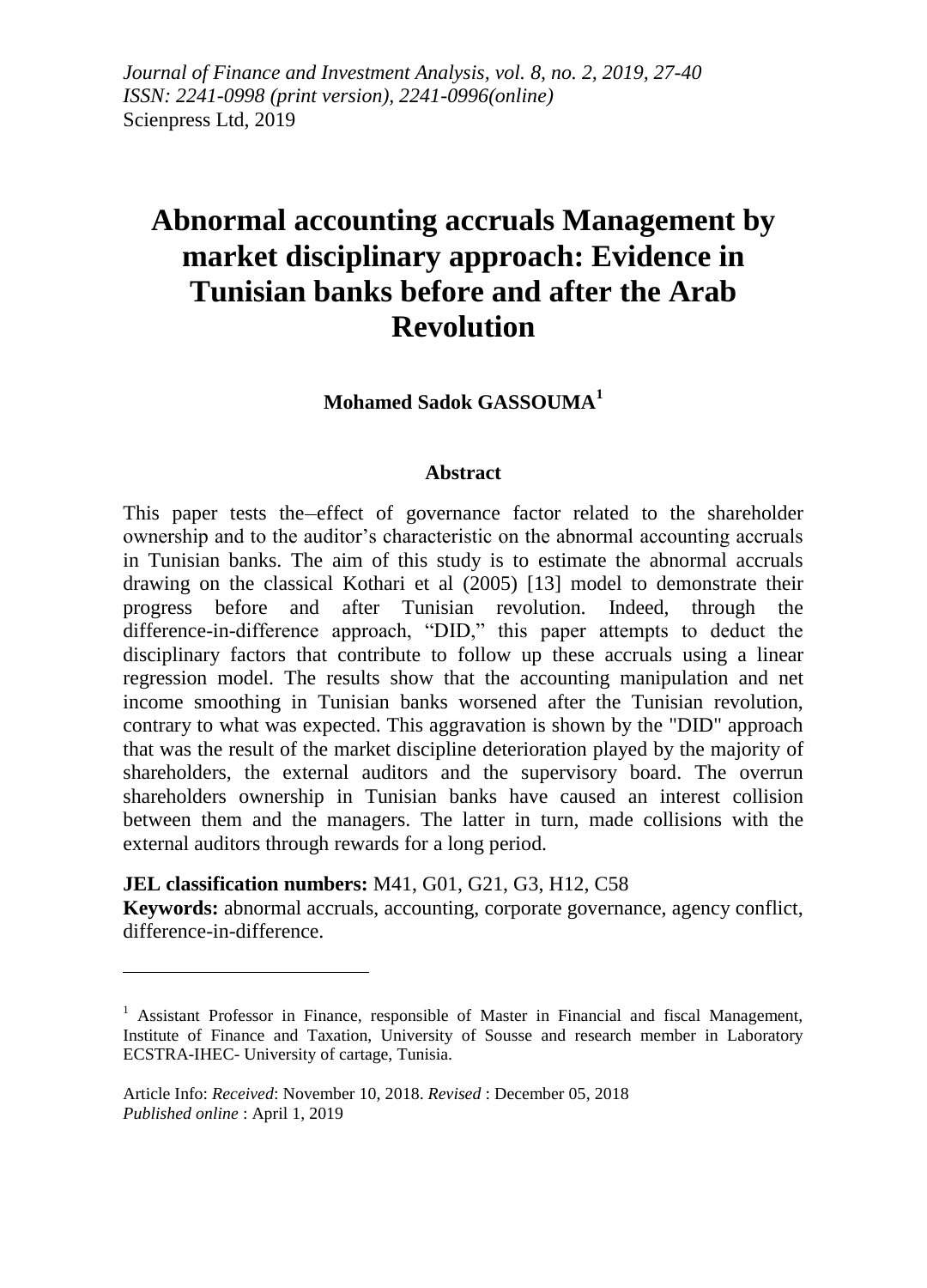### **1. Introduction**

The foundation of accounting manipulations is based on the agency and signal theory. In fact, the different players in the market do not have the same quality of information about the bank prospects. However, the signal theory related to information asymmetry assumes that the managers disclose only information that will help them to change the investors' minds by trying to show them the good side of the bank's financial situation. From where, they earn their confidence and obtain funding with good conditions. (Jensen and Meckling (1976) [10])

The accounting manipulation in this context has just signaled some information specific to users in general and in particular investors on the future performance and future prospects of their bank.

The so-called agency theory of Jensen and Meckling (1976) [10], under the assumption of information asymmetry is defined as a contract by which many use the services of another person to achieve on their behalf any task, resulting decision-making delegation. This assumption states that this decision-making delegation may lead to shareholders' and managers' conflicts as well as to shareholders-creditors' conflicts.

However, Dye (1988) [6] emphasizes that the accounting manipulation is the consequence of a situation where executives' benefit from asymmetric information vis-à-vis shareholders. The managers manipulate the results in order to maximize their remuneration. Schipper (1989) [17] defines the accounting accruals as the manager deliberate intervention in the process of financial communication in order to appropriate personal income to the detriment of other parties. Degeorge et al (1999) [5] show that the managerial direction in terms of accounting choice can influence the results issued to stakeholders.

Theatrically, accounting manipulation is measured by abnormal accruals. The accruals are divided into two categories: normal accruals and abnormal accruals. The total accruals is the accounting adjustments to real cash flow. The accounting manipulation is the subject of the determination of abnormal accruals. This has been defined by several researchers: Jones (1991) [11], showed that the abnormal accruals depend on the physical capital and on the incomes variation. Dechow et al (1995) [4] have developed the above-mentioned model that can negatively affect the net result and give more access to manipulation. Nevertheless, the modified Jones's model (1995) does not take into account the performance factor, which is a key factor in the measurement of accounting manipulation. Kothari et al (2005) [13] raised this problem and added this factor reflecting performance to build a new model.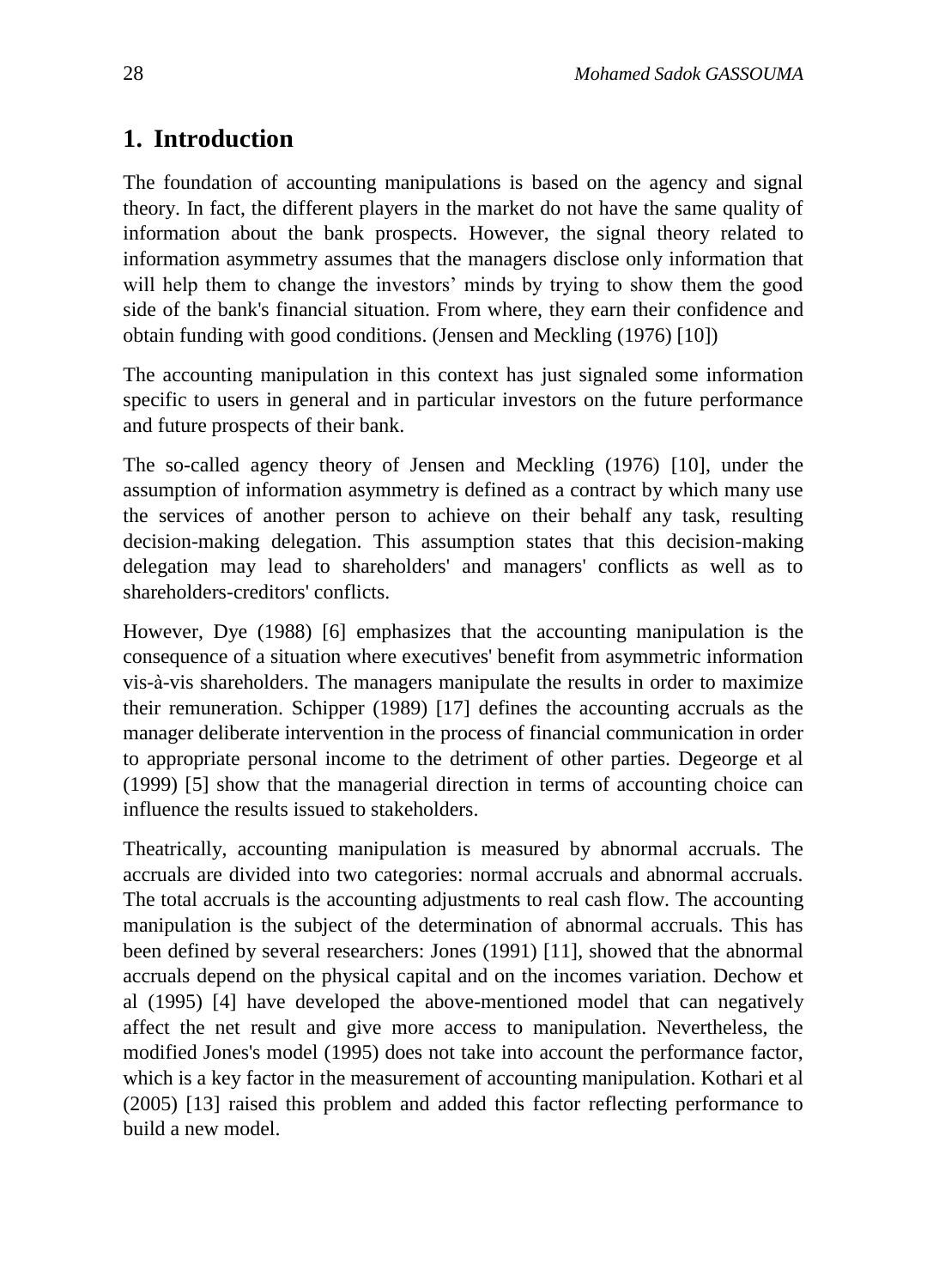For this end, we proceed as follows: **Section 1** was devoted to the main literature review of accruals **Section 2** will be devoted to the methodology by attempting to pose empirically and theoretically the models of the accruals and the disciplinary factors reflecting the agency and signal theories. **Section 3** will be devoted to the main empirical results. The last **section 4** will address the main findings and contributions.

### **2. Methodology**

The purpose of this article is to pose the most complete methods that will be used to measure the abnormal accruals of Tunisian banks, based on the Kothari et al (2005) [13] model. Then, we move on to apply the "Difference in Difference" approach to see the evolution of the accruals between two periods: before the Tunisian revolution (2006-2010) and after (2011-2015). This event is supposed to be critical and determining for Tunisia, in which it has undergone a social and political upheaval that has too much influenced the financial and economic life. During this period, a whole battery of prudential and political regulations were set up to support the democratic process such as the restructuring of public institutions.

Our aim is to know, the negative contributions of this social event, its harmful impacts that lead to the inability to achieve accounting transparency and manipulation In addition, we aim to test the two founding theories of accruals: agency theory and signal theory.

### **2.1 Data**

The data that will be adopted in this study is collected through surveys and investigations as well as through the annual reports and statistical journals of the Tunisian stock exchange, the Tunisian Financial Market Council, the professional association of banks and the Tunisian Central Bank. The selected sample is composed of 10 main Tunisian Banks over 10 years from 2006 to 2015, the period before (2006-2010) and period after the revolution (2011-2015).

### **2.2 Measurement of accruals before and after Tunisian revolution**

The design of the accounting accruals consists to the accounting adjustments. The evaluation of the accounting manipulation of the net income done by the difference between the total observed accruals and the normal or the anticipated accruals, which represents the discretionary part left to managers. However, the total accruals represent the difference between net income *(NI)* and the operating cash flow *(OCF)*. As far as for normal accruals are concerned, there are the total accruals represented through the modified model of Kothari and al (2005) [13].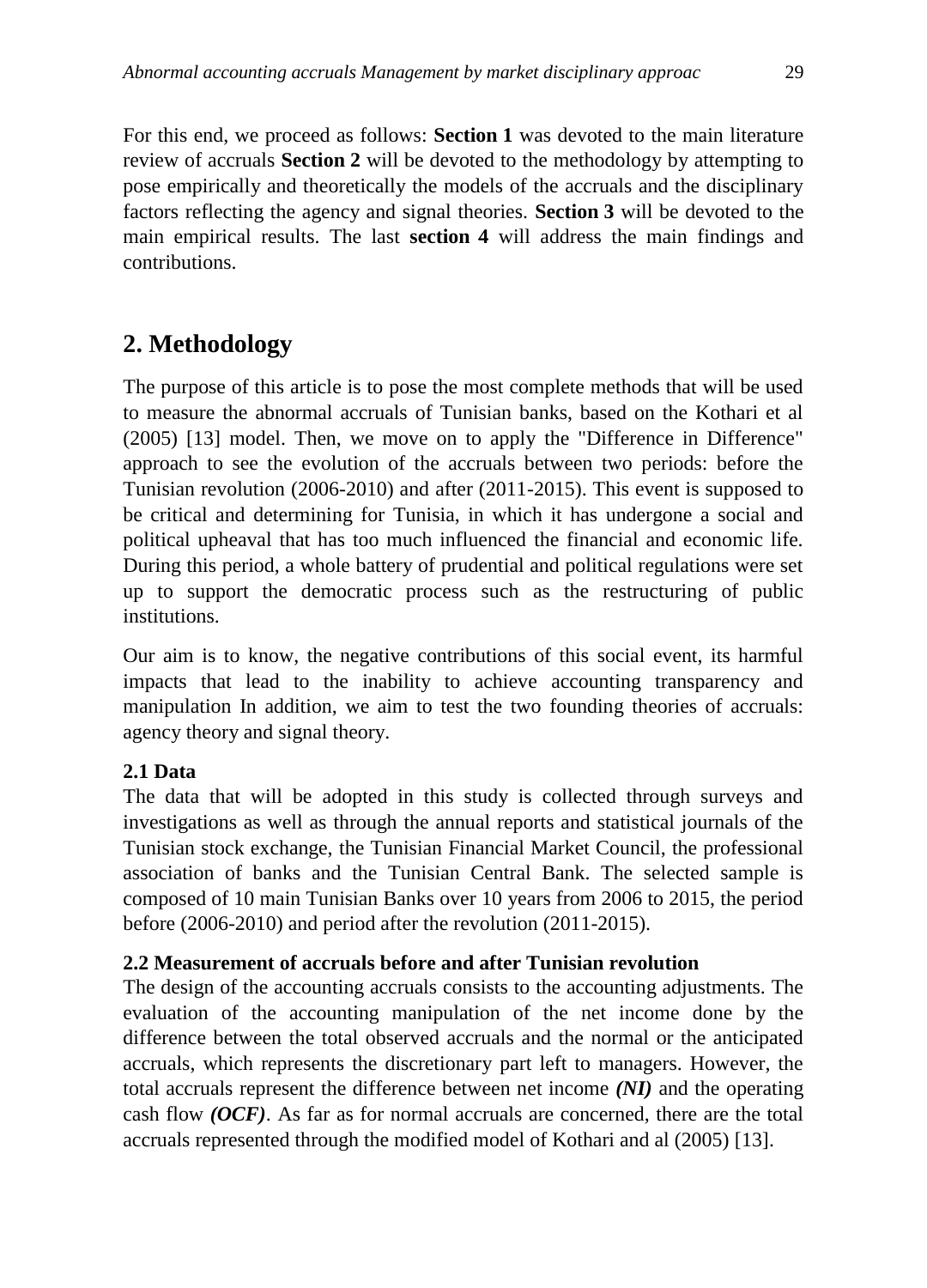The result of the subtraction between the total observed accruals observed *(ACT)* and the total expected accruals (normal)  $(ACN)$  represents the residue term  $\epsilon i$ ,  $t$ . This residue is the error term of model, which can describe the unexpected accounting manipulation, expressed by the abnormal accruals *(ACAN)*.

First, we start to determine the total accruals observed for Tunisian banks during the years between 2006-2015:

$$
ACT = NI-OCF
$$

Secondly, we calculate the normal accruals, which are the total expected accruals according to the estimated model of Kothari et al (2005) [13] as follows:

$$
\frac{ACT_{i,t}}{TA_{i,t-1}} = \alpha \ 0 \times \frac{1}{TA_{i,t}} + \alpha \ 1 \times \frac{FA_{i,t}}{TA_{i,t}} + \alpha \ 2 \times \frac{(\Delta Turnover_{i,t} - \Delta CUD_{i,t})}{TA_{i,t}} + \alpha \ 3 \times \frac{NI_{i,t-1}}{TA_{i,t-1}}
$$

This model represents the total accruals  $ACT_{i,t}$  in terms of the physical capital given by the fixed asset  $(FA_{i,t})$ , the banking cash income given by the difference between the variation of the bank turnover (interest and commissions received) and the customer debt *(CUD)* and the previous net income. All these indicators are expressed as a part of the total previous assets  $TA_{i,t-1}$ .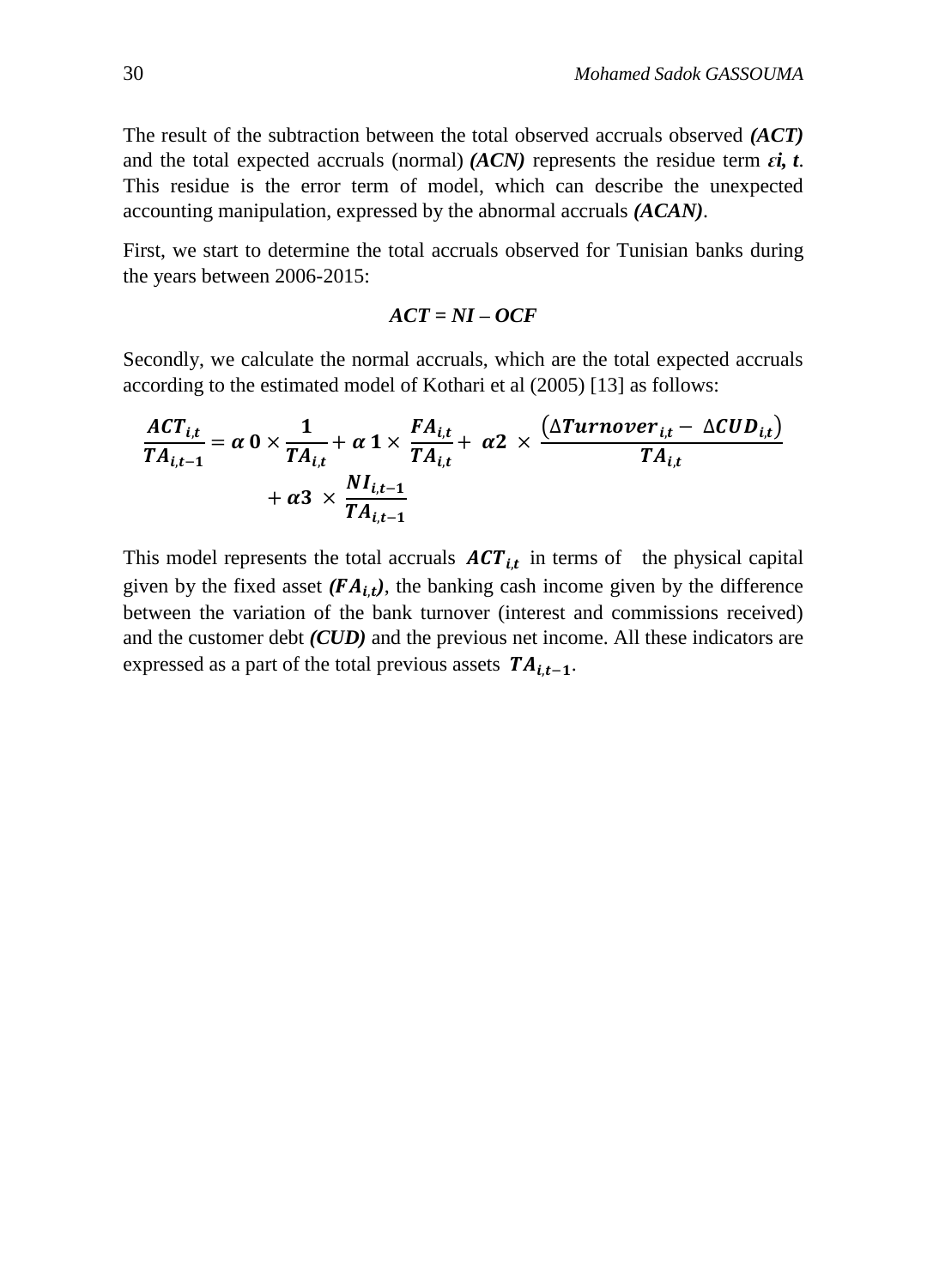| Variable        | 2006      | 2007     | 2008    | 2009              | 2010     |
|-----------------|-----------|----------|---------|-------------------|----------|
| <b>ACT</b>      | $-4415.9$ | 14264    | 11756.5 | 36060.7           | 40269.4  |
| <b>IMMO</b>     | 54723     | 57788.3  | 65895.9 | 73461.6           | 79086.5  |
| <b>NI</b>       | 447.7     | 7636.8   | 35796.2 | 42400.2           | 41205.4  |
| <b>TURNOVER</b> | 208490.5  | 235505.3 |         | 264082.8 268358.5 | 291842.7 |
| <b>CUB</b>      | 2136898   | 2246369  | 2591796 | 2829597           | 3364427  |

Table 1: Annual statistics descriptive (abnormal accruls model)

|                 |            | Amen        | ATT.                                         |         |             |
|-----------------|------------|-------------|----------------------------------------------|---------|-------------|
|                 | <b>ATB</b> | <b>Bank</b> | <b>Bank</b>                                  | BH      | <b>BIAT</b> |
| <b>ACT</b>      | 38470.7    | 62178.7     | 17715                                        | 15422.1 | 50153.1     |
| <b>IMMO</b>     | 57510.8    | 102433      | 119749.4                                     | 60300.1 | 151969.9    |
| l NI            | 42440.6    | 56787.6     | 29723.9                                      | 21047.1 | 68840.5     |
| <b>TURNOVER</b> |            |             | 254052.7 374268.3 283237.5 340723.2 483847.3 |         |             |
| <b>CUD</b>      | 2172864    |             | 4011325   2719367                            | 3999817 | 4386698     |

| Variable                                                     | 2011    | 2012    | 2013    | 2014    | 2015    |
|--------------------------------------------------------------|---------|---------|---------|---------|---------|
| <b>ACT</b>                                                   | 41400.8 | 31330.1 | 41863   | 22973.5 | 61612.9 |
| <b>IMMO</b>                                                  | 82824.8 | 82424.1 | 84964.7 | 87259.4 | 91539.8 |
| <b>NI</b>                                                    | 34283.1 | 41707.1 | 20707.1 | 61550.7 | 67611.9 |
| <b>TURNOVER</b> 311063.9 330575.2 384365.9 438636.6 466333.5 |         |         |         |         |         |
| l CUB                                                        | 3771247 | 4028393 | 4189135 | 4498992 | 4674444 |

|                 | BТ       | <b>STB</b> | <b>UBCI</b> | UIB       |
|-----------------|----------|------------|-------------|-----------|
| <b>ACT</b>      | 59355.8  | 8416       | 18351.8     | $-3620.2$ |
| <b>IMMO</b>     | 42697.6  | 80760.2    | 49324.7     | 38123.3   |
| ΝI              | 65738.3  | 8601.9     | 22130.7     | 5387.5    |
| <b>TURNOVER</b> | 231052.6 | 414302.8   | 164239.7    | 204366.6  |
| <b>CUD</b>      | 2521104  | 4972974    | 1680367     | 2468045   |

We proceed to estimate the last model for the global period from 2006 to 2015, and then we will break down these accruals in two periods to see their evolutions and their related factors. The model was estimated during the ordinary least square (OLS), after checking the Hausman test, which gave us the random effect.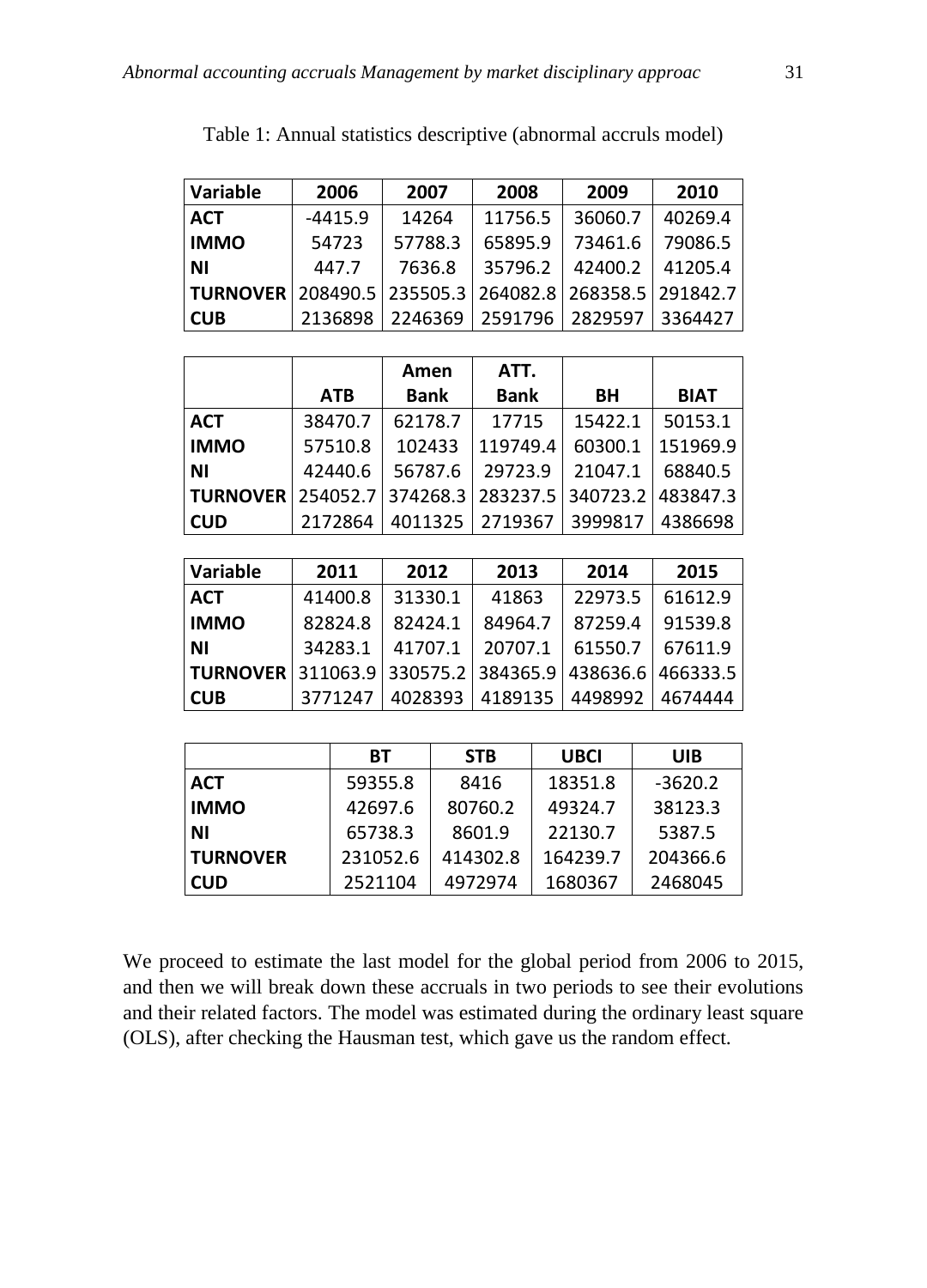| $ACT_{i,t}$<br>$TA_{i,t-1}$                                         | Coef.          | Std. Err. | Z-statestic | P > z |
|---------------------------------------------------------------------|----------------|-----------|-------------|-------|
| $TA_{i,t}$                                                          | 19711.93**     | 9082.287  | 2.17        | 0.030 |
| $FA_{i,t}$<br>$T A_{i,t}$                                           | $-0.0206005**$ | 0.0216572 | $-2.19$     | 0.041 |
| $\left(\Delta TURNOVER_{i,t}-\Delta CUD_{i,t}\right)$<br>$TA_{i,t}$ | 0.0815735 ***  | 0.079283  | 2.43        | 0.001 |
| cons                                                                | 0.0004554*     | 0.0029077 | 1.96        | 0.072 |

Table 2: Model of accruls measures

\*\*\* means that the variable is statistically significant at the 1% level.

\*\* means that the variable is statistically significant at the 5% level.

\* means that the variable is statistically significant at the 10% level.

Once the model has estimated, we proceed to collect the residuals terms of the model, which constitutes the difference between the observed total accruals and the expected total accruals describing the normal accruals. This difference gives the abnormal accruals adjusted by total bank assets.



We notice that the abnormal accruals are volatile during this period and they are worsen after the revolution. The research shows that the accounting manipulation in Tunisian banks has increased during the last period despite the disciplinary mechanisms that have been installed since the revolution in order to restructure the interbank market as recommended by the third pillar of the Basel settlement dispositive relating to the transparency and the financial communication.

Hence, we pass to apply the difference-in-difference approach, which consists of two groups for two periods: a 'control group' for banks that are not affected by the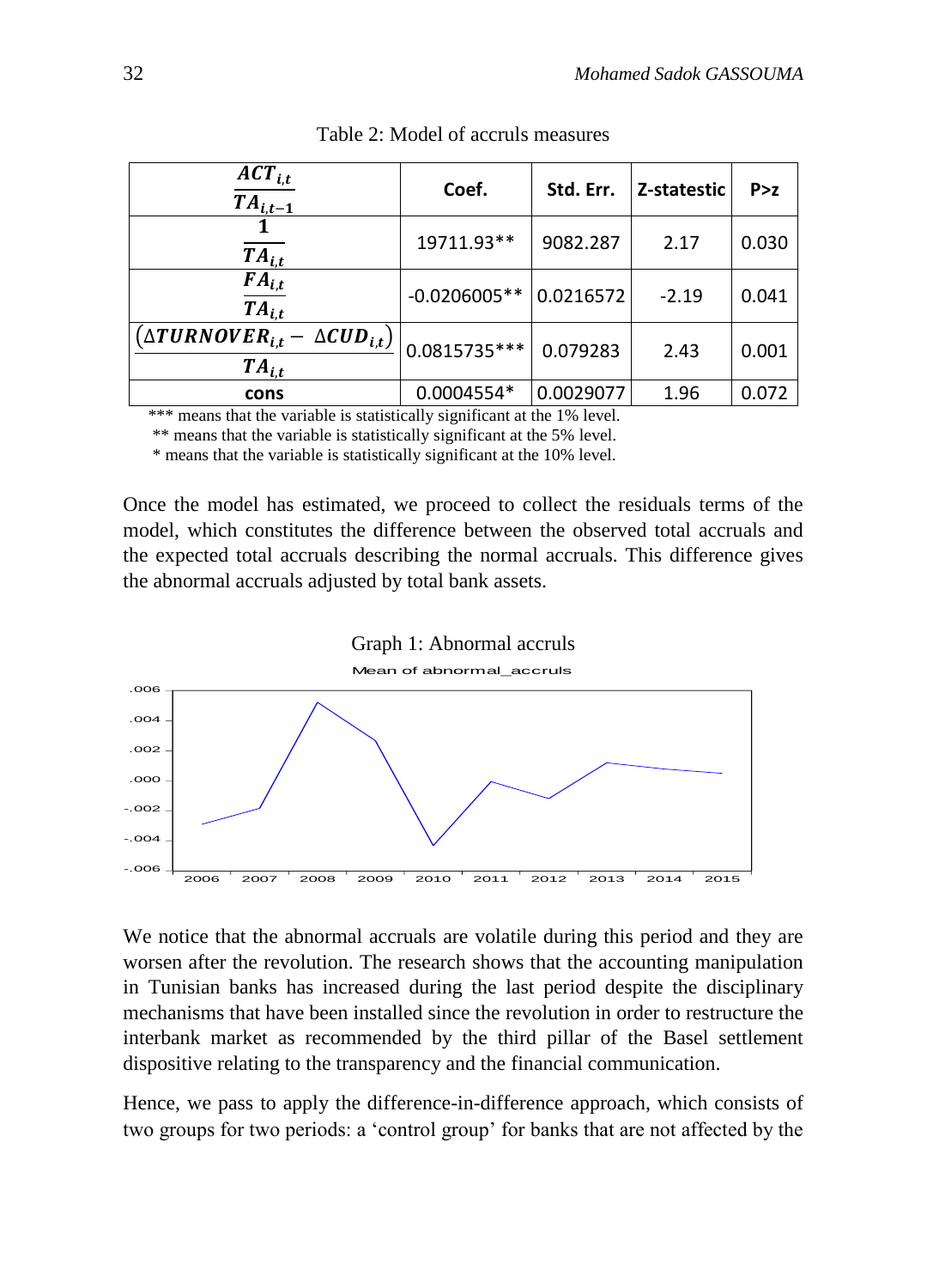revolution and a 'treatment group' affected by the revolution respectively before and after revolution.

The 'treatment group' is composed by 3 Tunisian public banks that are judged touched by revolution according to the Tunisian central bank. The 'control group' is composed of 7 banks. The global period is divided into a period from 2006 to 2010 and a period after from 2011 to 2015.

As a result, we are generating, as demonstrated by Card and Krueger (1994) [2] , three variables: a dummy variable noted by 'time' describing the revolution event which take 0 before revolution (from 2006 to 2010) and 1 from 2011 to 2015, another dummy variable noted by 'treated' indicating 1 for banks concerned by revolution (3 banks) and 0 for banks not concerned (7 banks), and finally a combined variable noted by 'DID' which is the product between "time" and "treated".

Through these three variables, we are able to capture the impacts of revolution on the banks accruals after revolution. To avoid a multicollinearity problem, we are using only the variable DID.

Tab.3.1. abnormal accruls period and groups for difference and difference approach

|                | <b>Cost efficiency</b> |       |              |  |  |
|----------------|------------------------|-------|--------------|--|--|
| Period         | <b>Before</b>          | After | <b>Total</b> |  |  |
| <b>Control</b> | 35                     | 35    | 70           |  |  |
| <b>Treated</b> | 15                     | 15    | 30           |  |  |
| <b>Total</b>   | 50                     | 50    |              |  |  |

| Tab.3.2 Outcome of difference in difference to cost and profit efficiency |  |  |  |  |  |  |
|---------------------------------------------------------------------------|--|--|--|--|--|--|
|---------------------------------------------------------------------------|--|--|--|--|--|--|

| Outcome var.   | <b>Abnormal accruls</b> |
|----------------|-------------------------|
| Control        | $-0.004$                |
| <b>Treated</b> | $-0.000$                |
|                | $-0.004$                |
| Diff (T-C)     | $(-2.57)$               |
| Control        | $-0.006$                |
| <b>Treated</b> | 0.005                   |
|                | $0.011***$              |
| Diff (T-C)     | (3.39)                  |
|                | $0.015***$              |
| Diff-in-Diff   | (3.21)                  |

Source : Author's calculations (Stata.13)

R-square: 0.00\* Means and Standard Errors are estimated by linear regression \*\*Inference: \*\*\* p<0.01; \*\* p<0.05; \* p<0.1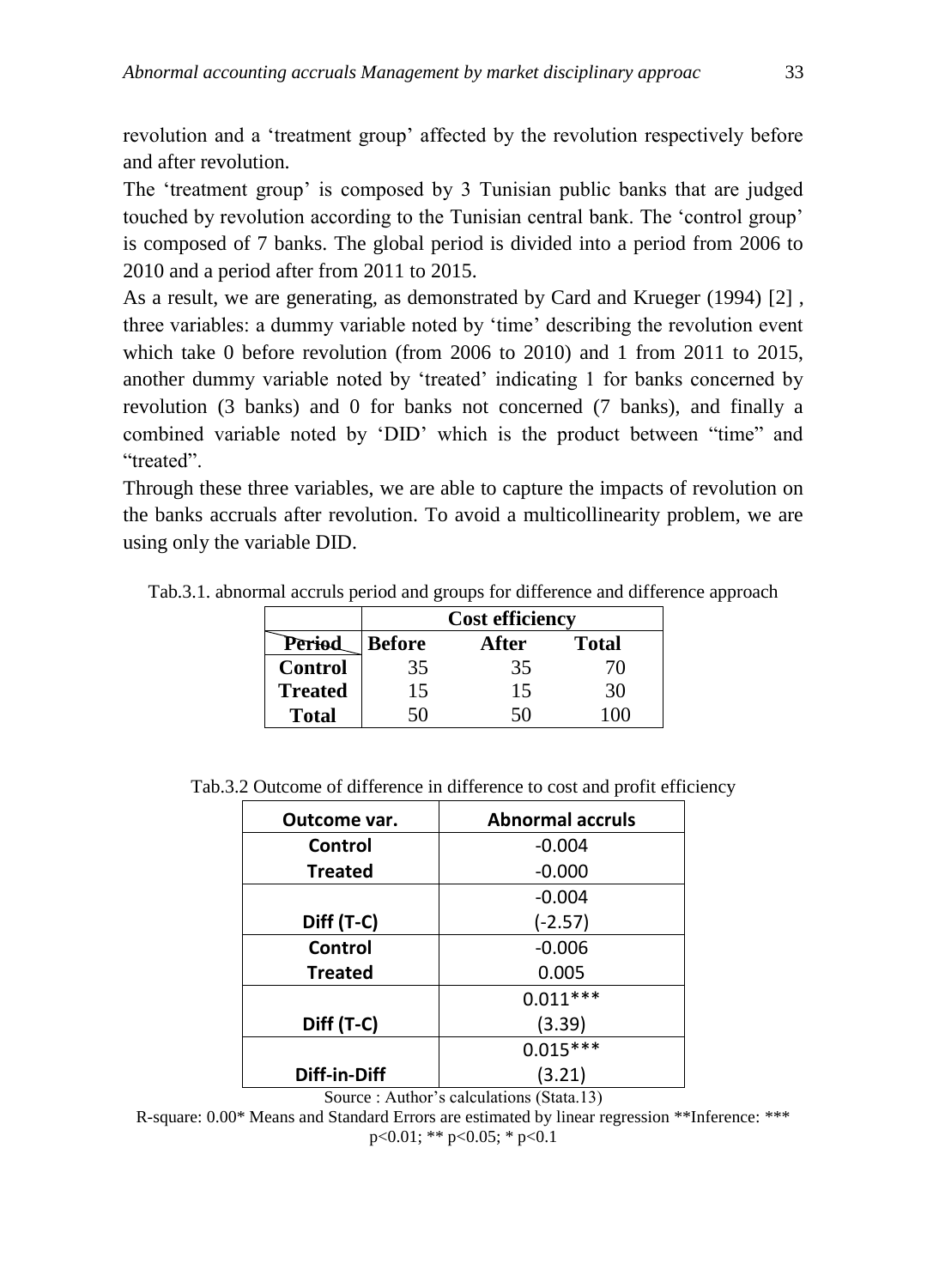We conclude that the abnormal accruals have significantly increased after the revolution, which show that auditors and regulators have reduced their power over bank accounting, which has resulted in a worsening of accounting manipulation, contrary to what has expected from the revolution. The positive sign of Diff-in-Diff (+ 0.015) demonstrates this result with a significance at the level of 1%. This rise of abnormal accruals related to revolution can be explained by several disciplinary factors including the agency and signal theory.

#### **2.3 Effect of market disciplinary factors on abnormal accruals**

Once the accruals are estimated, we go on to test agency and signal theory. We therefore rely on the theoretical literature to draw on the main factors that influence the abnormal accruals:

The relationship between the shareholder ownership and the abnormal accruals can be analyzed under the hypothesis of the concentration of the shareholders. According to the entrenchment theory approach, the concentration of power within a family in SMEs can result in the allocation of private benefits to members of the family, to the detriment of the minority shareholders. The weakness of the governance mechanisms implemented to protect minority shareholders, as well as the strong asymmetry of information, are likely in this case to facilitate the accounting manipulation. (Margaritis and Psillaki, 2010 [14]).The concentration of ownership *(CONC)* will be used in our model by the sum of the participation of the different shareholders owning more than 5% in the capital of each bank.

On the other hand, the nature of the leaders leaving can significantly influence their motivations. Murphy and Zimmerman (1993) [16] , Wells (2002) [20] have shown that in the case of weak performance of the firm, the incentive for the upward manipulation of the net income will be stronger in the context of forced leaving, than in the case of a planned leaving. Similarly, as far as forced leaving, the stakeholder's expectations are more required than the planned leaving.

The degree of change of the leaders can give us an idea on the entrenchment. Leaders who want to stay in their functions will adopt specific investments that focus on their competences. Once they leave bank, investments fall. To keep their positions, the leaders in this case, will smooth the net income using this kind of the investment. In our case, this factor *(ENR)* is expressed in term of the position manager seniority, using the natural logarithm of number of years provided by the manager in each bank at each year.

The board of directors give the supreme example of the bank monitoring. For this end, it must operate independently of the power of the CEO. This independence could be provided by the separation between two positions: Chief executive and the Chairman of the board of directors. Davidson and al (2004) [19] and Dunn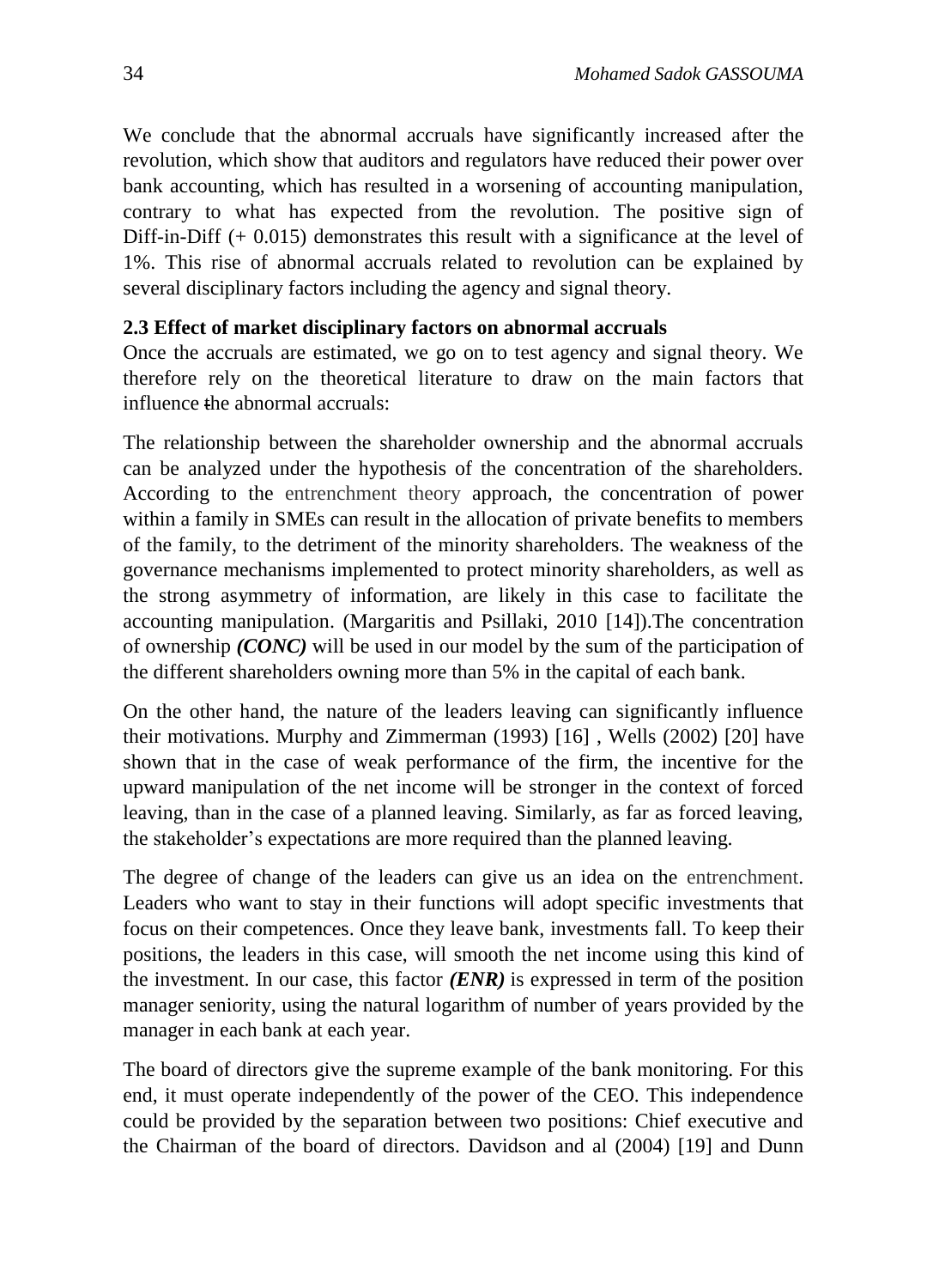(2004) confirm that income-smoothing increases, when one person provides functions rooted. This diverges with the work of Pigé (1998) [16] and El Aouadi (2001) [7]. However, they have found a negative and significant sign of duality. In this context, we will take a variable Dummy *(DUAL)*, which takes 0 in case of separation and 1 in case of duality of function.

The agency theory states that the presence of an audit committee on the board of directors is sufficient to ensure the reliability of the financial statements. Indeed, many researches consider the independence of the members of the audit committee as a primordial quality to a best monitoring. In addition, Keasey and al (1993) [12] show that the independence of audit committee members is the most important criterion of the financial statements reliability. This independence will be approximated by the number of external members within the audit committee adjusted by the natural logarithm *(EXTA).*

To better understand the role played by the auditors, we added three control variables: the fees of the external auditors *(HONA)*, the duration in term of years of the relationship between the external auditor and the bank **(RLAB)** and the number of the annual audit committee meetings *(MA)*.

Frankel and al. (2002) [8] demonstrate that high audit fees reduce the accounting manipulation. In contrast, Antle and al. (2006) [1] show an inverse relationship: in their study, high fees lead to an increase in the accounting manipulation. The overpaid of auditors leads to an interest collusion with the managers and therefore a decrease in their independence.

On the other hand, for the second factors of audit committee, Frankel and al (2002) [8] and Chang (2005) have shown that the long relationship between the auditors and the bank opens up a field of interests' collision, which facilitates manipulation through the flexibility of accounting practices. Unlike Vanstraelen (2000) [18]; Ghosh and Moon (2005) [9] have demonstrated that a long-term relationship favors business continuity and the informative content of financial statements, which reduce accounting manipulations.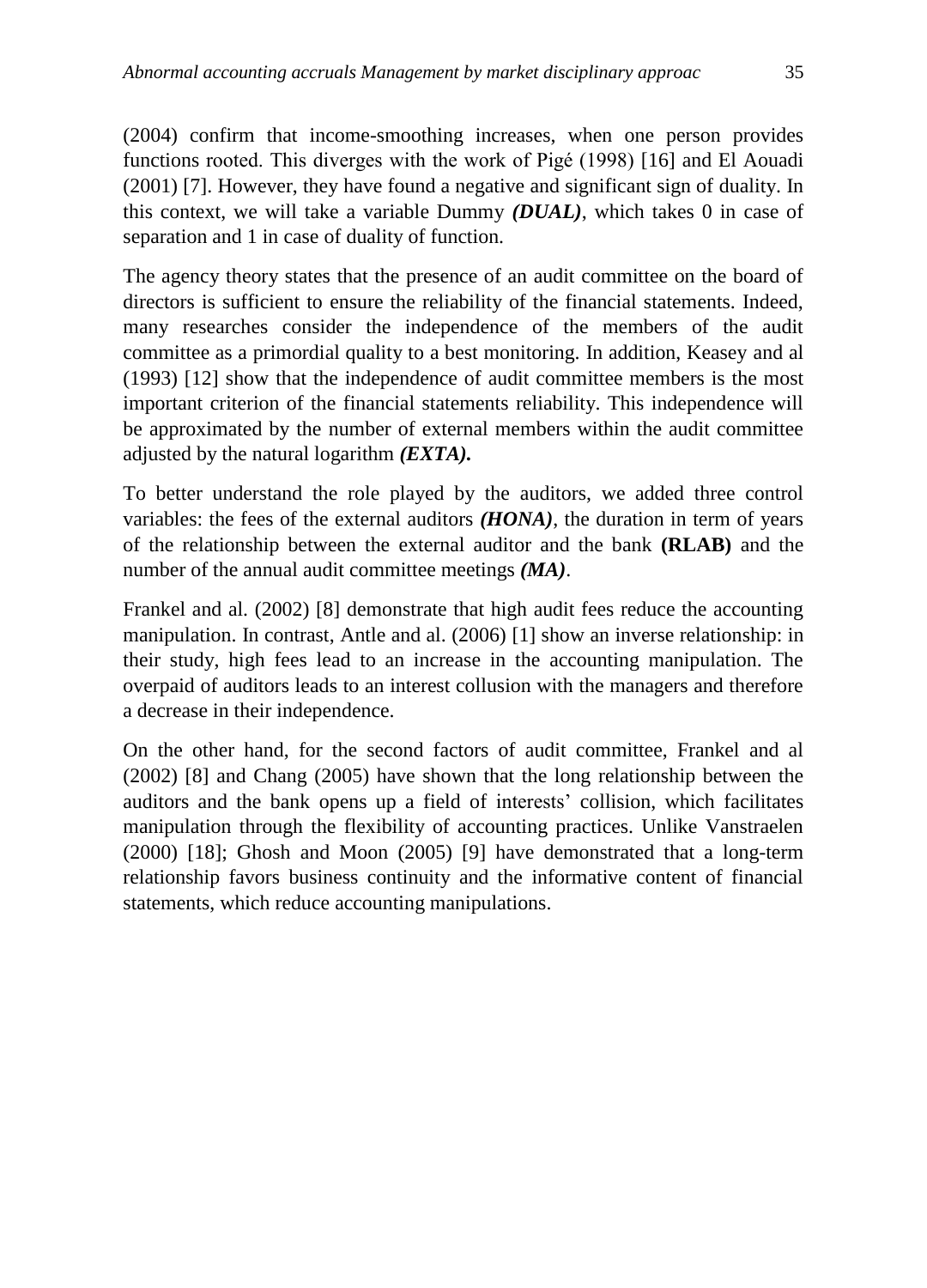|                | <b>Mean</b> | <b>Mean</b>  |
|----------------|-------------|--------------|
| <b>Anormal</b> | 0.000735    | $-0.0007203$ |
| accruls        |             |              |
| <b>CONC</b>    | 0.3962532   | 0.4130832    |
| <b>ENR</b>     | 0.14        | 0.44         |
| <b>DUAL</b>    | 0.3         | 0.3          |
| <b>EXTA</b>    | n           | 0.0533333    |
| MА             | 3.16        | 3.28         |
| <b>HONA</b>    | 11.85567    | 12.23678     |
| <b>RLAB</b>    | 2.5         | 2.71         |

Table 4: Descriptive statestic of market discipline actors

The model so deduced takes the following expression:

### Abnormal accruls $_{i,t}$

=  $\alpha_0 + \alpha_1 CONC_{i,t} + \alpha_2 ENR_{i,t} + \alpha_3 DUAL_{i,t} + \alpha_4 EXTA_{i,t}$ +  $\alpha_5 M A_{i,t}$  +  $\alpha_6 H O N A_{i,t}$  +  $\alpha_7 R L A B_{i,t}$  +  $\varepsilon_{i,t}$ 

|                            | <b>Before revolution</b> |             | <b>After revolution</b> |             |  |
|----------------------------|--------------------------|-------------|-------------------------|-------------|--|
| <b>Abnormal</b><br>accruls | Coef.                    | z-statestic | Coef.                   | z-statestic |  |
| <b>CONC</b>                | $-0.0245655***$          | $-3.49$     | 0.0191246***            | 3.89        |  |
| <b>ENR</b>                 | $-.0017249*$             | $-1.82$     | 0.0018169*              | 1.86        |  |
| <b>DUAL</b>                | $-0.0008*$               | $-1.92$     | $0.0150**$              | 2.32        |  |
| <b>EXTA</b>                | 0.012405                 | 1.42        | 0.0124126*              | 1.78        |  |
| МA                         | $-0.00086**$             | $-2.13$     | 0.0009542**             | 2.08        |  |
| <b>HONA</b>                | 8.30e-08***              | 3.90        | $1.24e-07***$           | 3.58        |  |
| <b>RLAB</b>                | $-0.001021***$           | $-3.64$     | 0.0009409 ***           | 3.67        |  |
| <b>Constant</b>            | 0.0000557***             | 3.91        | $-0.0378273**$          | $-2.52$     |  |

\*\*\* means that the variable is statistically significant at the 1% level.

\*\* means that the variable is statistically significant at the 5% level.

\* means that the variable is statistically significant at the 10% level.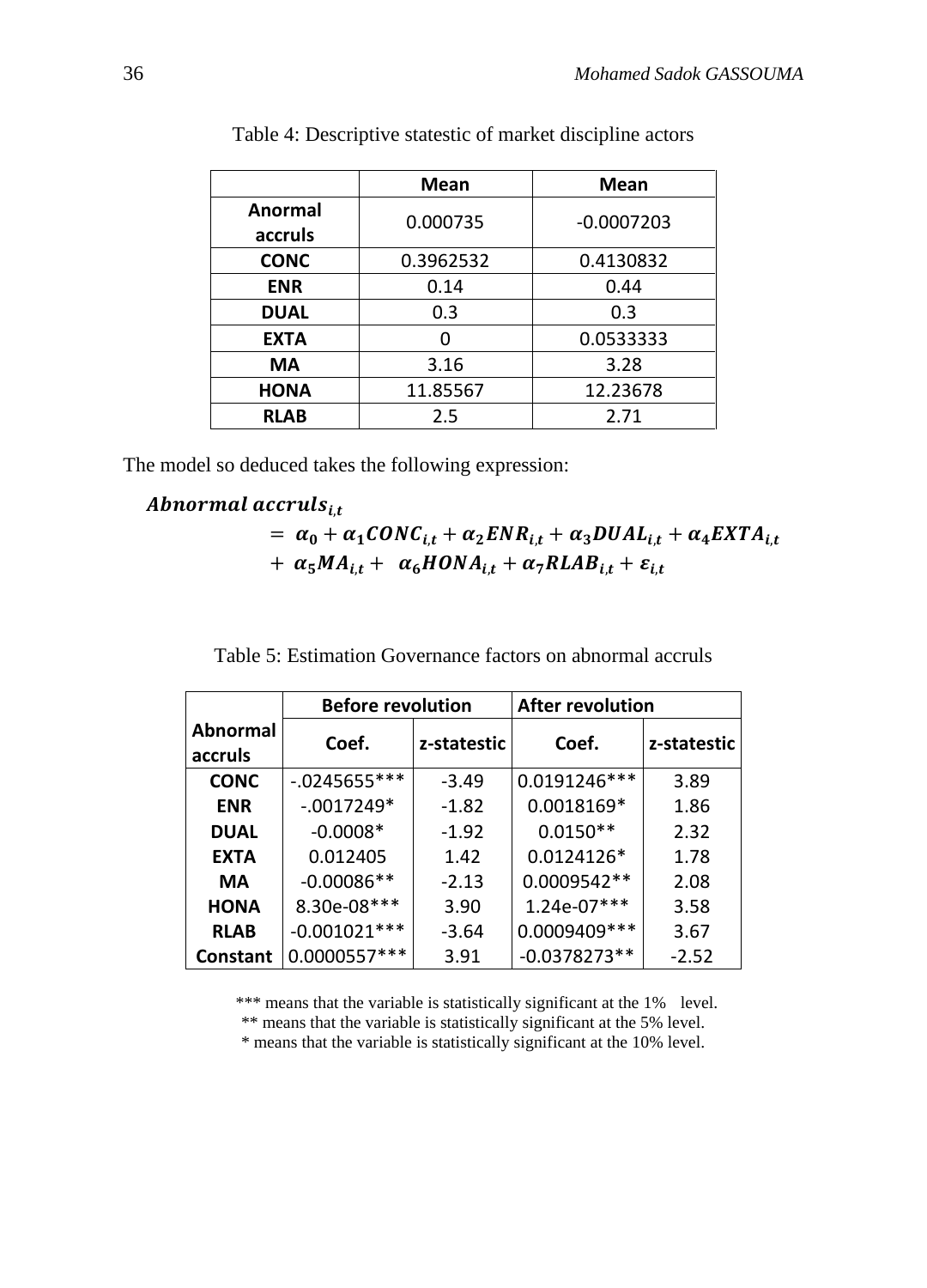### **3. Main Results**

Before the Tunisian revolution in the end of 2010, when the shareholders ownership concentration was at 39.62%, it will tends to mitigate the abnormal accruals. This shows that the majority stakeholders power more control over the managers as well as the auditors to give greater informational bank transparency, which makes accounting manipulation difficult to do. After the revolution, concentration rose slightly to 41.3%. The rise in shareholders ownership that has occurred after revolution has given more accounting manipulation.

This concentration increase had escaped the managers of the control authorities and diverted the shareholders' interests to their benefit by making private profits and encouraging managers to hide information on external auditors. These results suggest that beyond a certain level, the concentration of shareholders is unfavorable, accordingly to the assumption of entrenchment and shareholders monitoring checked by Margaritis and Psillaki (2010) [14].

The leaders 'entrenchment had a very remarkable rise after revolution; it went from 0.14 to 0.44. After revolution, Tunisian banks have maintained better leaders in their functions, which caused an entrenchment oriented towards specific investments focused on their human capital, resulting in a manipulations discretionary-space in order to camouflaged the real financial health, unlike what happened before revolution when leaders' entrenchment offer more financial stability contributing to decline in the accounting accruals.

Another determining factor that could aggravate the accounting manipulation is the forced leaving of managers. Murphy and Zimmerman (1993) [16], Wells (2002) [20] showed that the planned leaving is better than a forced leaving in which the leaving manager come to manipulate the accounting so that the successor could not notice the real anomalies that occurred during his mandate. This situation was observed just at the revolution event, when managers suddenly received their dismissal.

The control exerted by the board of directors mainly by the president of the board before revolution, can mitigate the accounting manipulation. After this event, the functions duality contribute to manipulation upward. This can go back to the power abuse by the CEOs. In this sense, the centralization of decisional power causes an information asymmetry between the shareholders and the managers, which does not allow them to exercise their controls through their presence in the board.

In addition, we note that, after revolution, the duality is maintained at its initial level, which does not allow controlling the accounting manipulation that can exist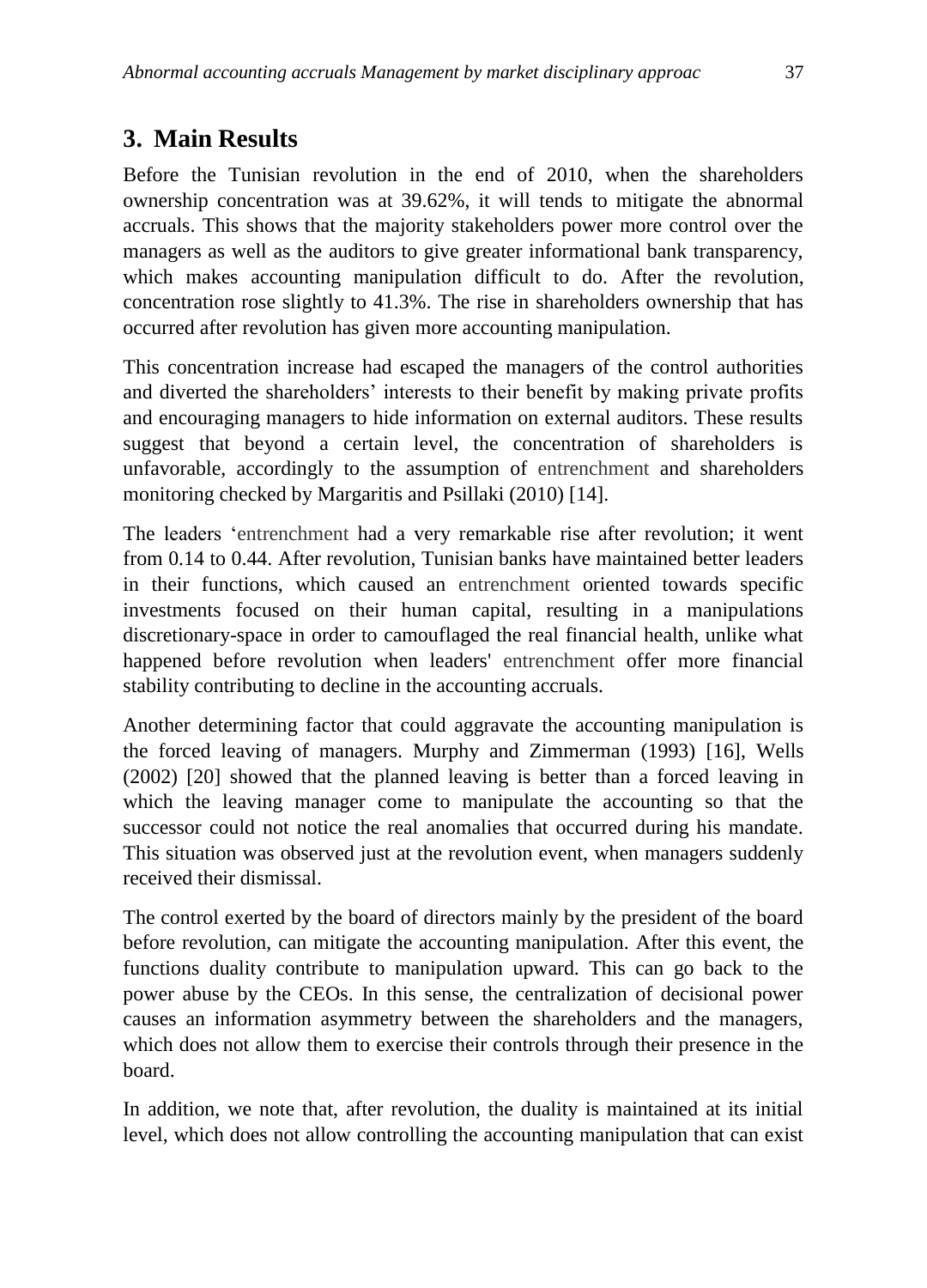after the revolution. Based on the approach of Davidson et al (2004) [19], we infer that a rooted leader who is both chair and chief executive officer only exacerbates the manipulation after the revolution.

Before revolution, the external auditors did not figure in the audit committee they had no effect on the accounting manipulation because they did not figure. After the revolution, their presence was slightly significant, which tend to average towards an external auditor per bank. We note, that despite the intervention of the banking authorities to integrate these external auditors in committee, the manipulation has worsened, given the alliances between these representatives with Tunisian banks. Our results differ from those of Keasey et al (1993) [12] who showed that the independence of audit committee members was the most important criterion affecting the reliability of the financial statements

The meetings made by the audit committee provides more compromise between the members, which makes it easier for the auditors to better control the managers in order to avoid any possible slippage of the results. This was present before the revolution, but afterwards, the meetings only increase the tensions between the auditors, which gives interest conflicts giving a chance to accounting manipulation.

To a better understanding of our result, we test the remuneration of these external auditors: the more the last is rewarded, the better he will have a high chance to manipulate, and this is before and after the revolution. After revolution, the external auditor's remuneration has gone up leading more discretionary-space for managers to make their smoothing results. Antle and al. (2006 [1] found this same result, he considered that a strong reward of the auditors makes lose their quality of independence, which will facilitate better to interests coalition.

## **4. Conclusion**

Through this study, we have identified the abnormal accruals of Tunisian banks based on the most complete model of Kothari et al (2005) [13] . We used a differentiation approach "DID" that was used frequently in crisis period designed by Laeven& Valencia (2012) [13-a] to the subprime crisis (2007/2009). This approach has shown us that the accounting manipulation measured by abnormal accruals increased significantly after the revolution.

We have relied on agency and signal theory (Jensen and Meckling, 1976 [10]) to identify the disciplinary factors of accruals, based on studies of the information asymmetry delegation (Dye 1988 [6] , Schipper 1989 [17], Degeorge et al (1999)  $\lceil 5 \rceil$ .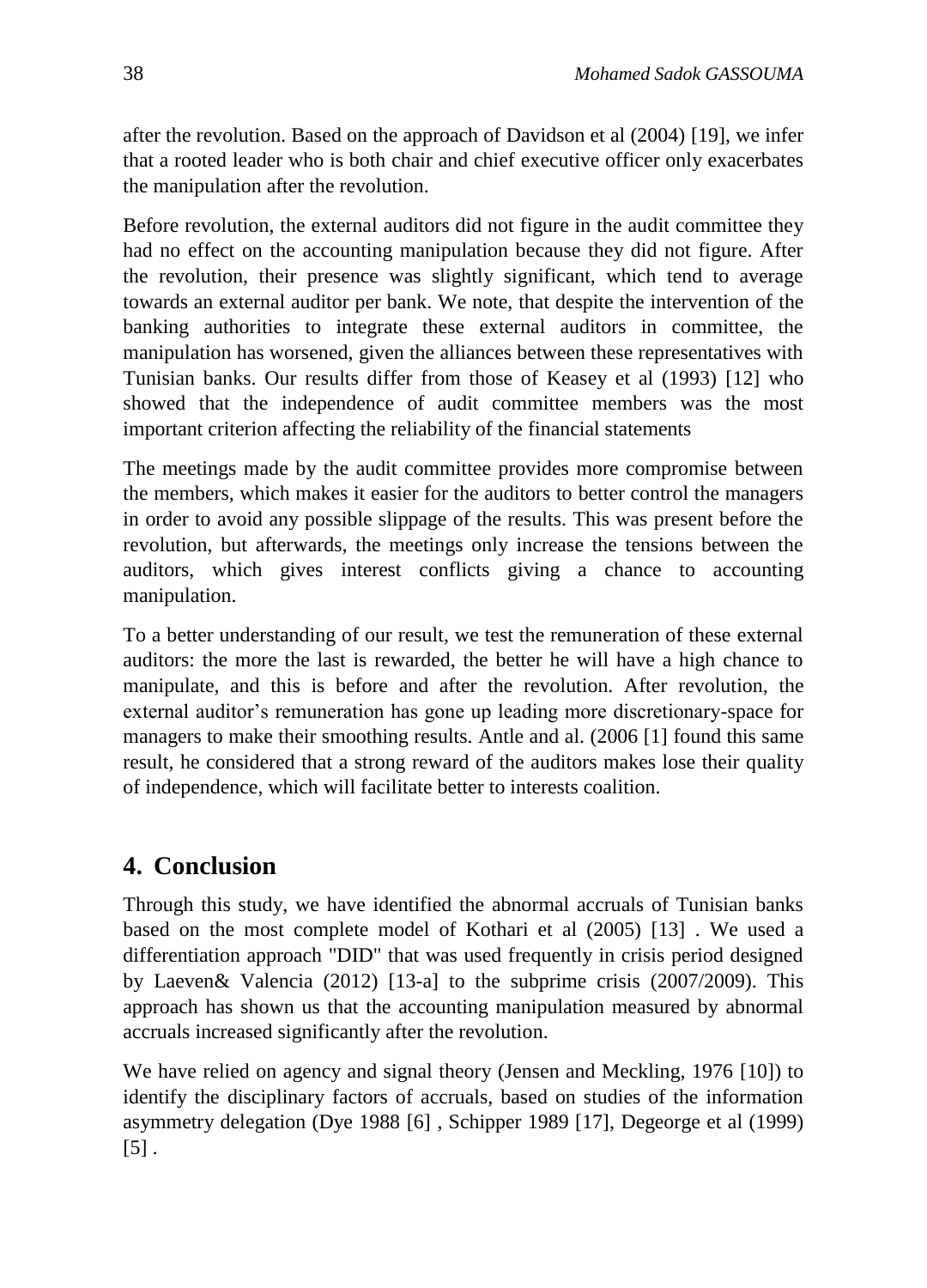We have shown that the increase of abnormal accruals in Tunisian banks after the revolution is mainly due to the ownership concentration, which has increased slightly, contributing to a possibility of accounting manipulation by managers. The latter, just at revolution following the radical institutional change, were able to hide the financial anomalies; their successors did not stand up to the majority shareholders power, they continued to satisfy them by smoothing the accounting results. This situation was supported by the combination between direction and board, leading to more discretionary-space to smooth the accounting results.

On the other hand, the establishment of external auditors in the audit committee of Tunisian banks failed, since their presence have increased manipulation thanks to the coalition that can be between them and managers under the incitement of the majority shareholders in term of reward, remuneration and relationship.

In conclusion, the Tunisian revolution has reinforced the market discipline such as the presence of the external auditors in the audit committee as well as the increase of the meetings, but it has not given any informational transparency due to the ownership concentration power. The Tunisian banks must dilute their capital in order to lower the delegation of shareholders power and exercise more control over the managers to a better management of accounting result, through the establishment of reciprocal control between them and the external auditors.

### **References**

- [1] Antle, R., E. Gordon, G. Narayanamoorthy, and L. Zhou. (2006). The Joint Determination of Audit Fees, Non-Audit Fees, and Abnormal Accruals. Review of Quantitative Finance and Accounting Vol 2 (3), 235-266.
- [2] Card D, Krueger AB. 1994. Minimum Wages and Employment: A Case Study of the Fast-Food Industry in New Jersey and Pennsylvania. The American Economic Review. Vol 84, 772-793.
- [3] Chung, R., Firth, M. and Kim, J.B. (2005) Earnings Management, Surplus Free Cash Flow, and External Monitoring, Journal of Business Research, Vol 58, 766 –776.
- [4] Dechow P., Sloan R., Sweeney A.P. (1996), Causes and consequences of earnings manipulation. Contemporary accounting research, Vol 13, 1-36.
- [5] Degeorge F, Patel J., Zeckhauser R. (1999), Earnings management to exceed tresholds. Journal of Business, Vol 72 (1), 1-35.
- [6] Dye,R.A (1988). Earnings Management in an Overlapping Generations Model. Journal of Accounting Research, Vol. 26 (2), 195-235.
- [7] EL AOUADI A., (2001). Les stratégies d'enracinement des dirigeants d'entreprise : le CAS marocain », Working paper, IAE d'Aix- Marseille.